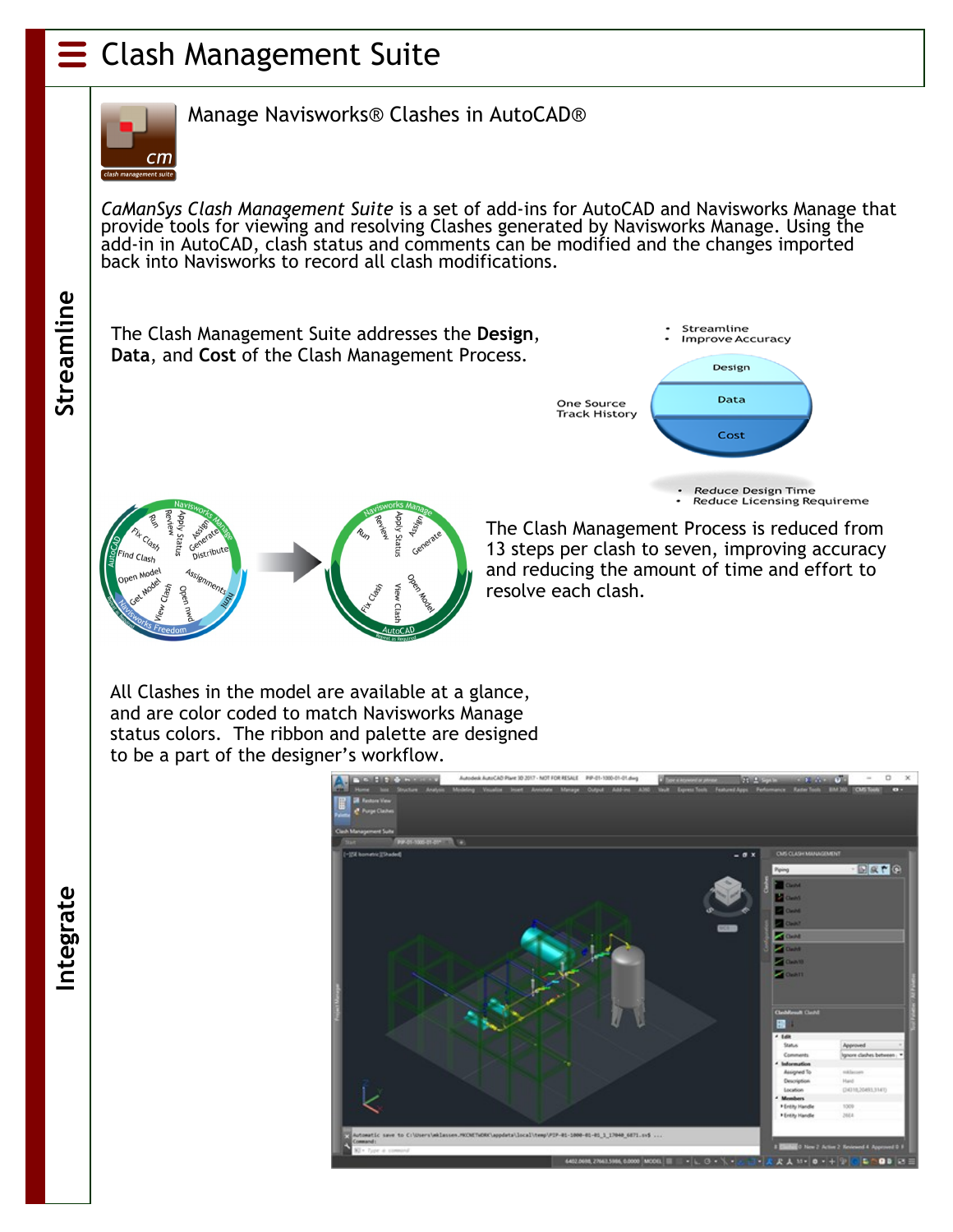## $\equiv$  Clash Management Suite

Hover over a clash in the Graphics window, or





the clash list to view Clash Information.

Comments and Statuses can be edited in AutoCAD and loaded back into Navisworks.

| <b>ClashResult Clash7</b> |                 |
|---------------------------|-----------------|
|                           |                 |
| 闘剑                        |                 |
| <sup>⊿</sup> Edit         |                 |
| Status                    | New             |
| Comments                  | <b>New</b>      |
|                           | <b>Active</b>   |
| Information               |                 |
| Assigned To               | <b>Reviewed</b> |
| Description               | Approved        |
| Location                  | <b>Resolved</b> |
| <b>Members</b>            |                 |
| Entity Handle             | 15DC            |
| Entity Handle             | 13E5            |
|                           |                 |
|                           |                 |
| <b>Status</b>             |                 |



**Integrate**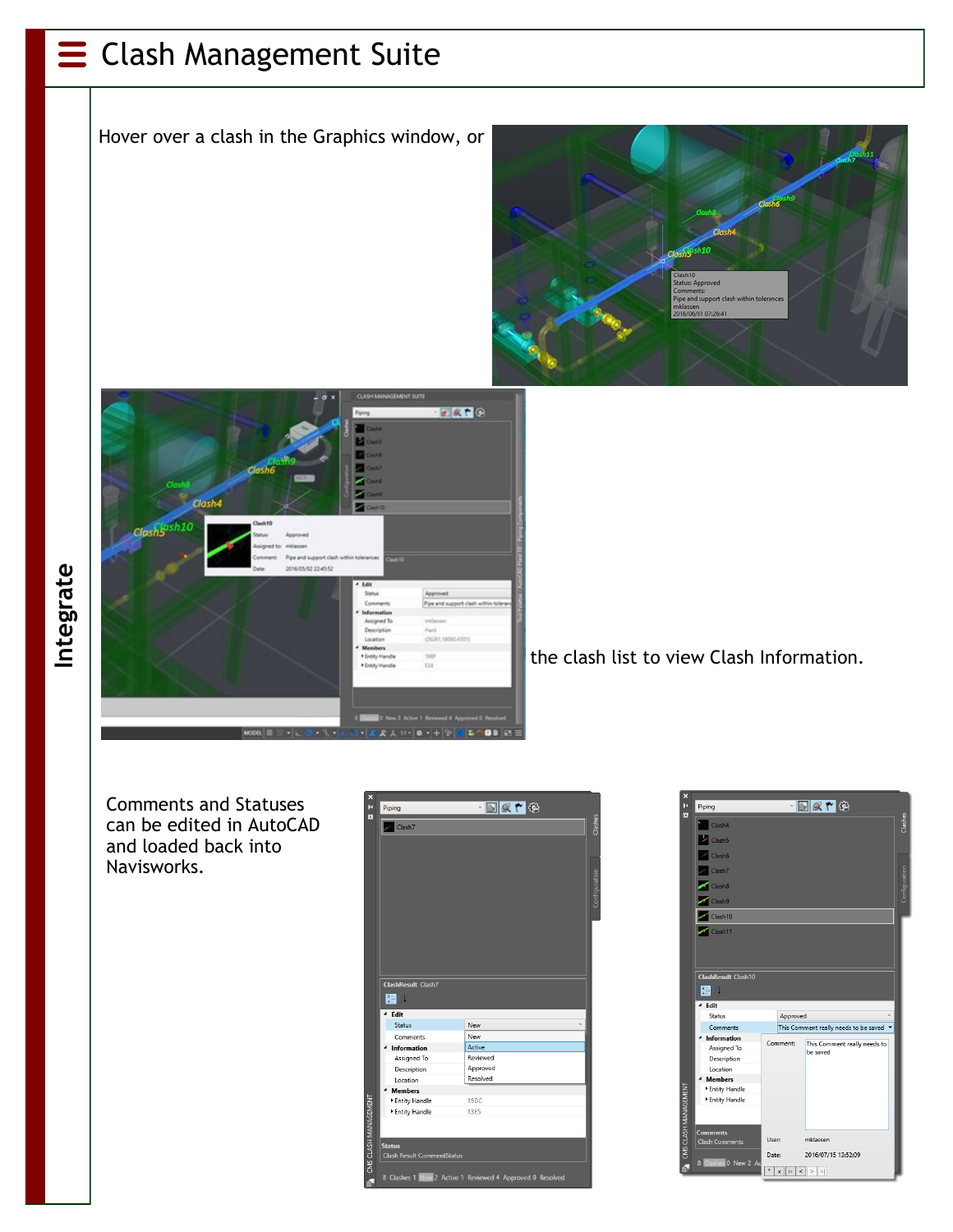## Clash Management Suite

With the Navisworks Add-in, changes can be reviewed, and edited prior to updating the clashes.

**Update**

| Clash Management Review Panel                            | × |
|----------------------------------------------------------|---|
| $\boldsymbol{\mathcal{J}}\equiv\boldsymbol{\mathcal{J}}$ |   |
| <b>Clash Tests</b>                                       |   |
| $\blacktriangle$ $\Box$ Piping                           |   |
| Clash4<br><b>COLLECT</b> Status: Reviewed                |   |
| Replace Flange                                           |   |
| Designer: mklassen                                       |   |
| Date: 2016/05/09 15:00:26                                |   |
| This comment has been edited.                            |   |
| Designer: mklassen                                       |   |
| Date: 2016/08/13 18:16:24                                |   |
| Clash5<br>$\overline{\phantom{a}}$<br>Status: Active     |   |
| Pipe and support clashes ok                              |   |
| Designer: midassen                                       |   |
| Date: 2016/07/01 10:46:10                                |   |
| Clash6<br>D / Status: Adive                              |   |
| - PloingStruct                                           |   |
|                                                          |   |
|                                                          |   |
|                                                          |   |
|                                                          |   |

| Clash Management Review Panel |                                          | $\boldsymbol{\mathsf{x}}$ |
|-------------------------------|------------------------------------------|---------------------------|
| $\mathcal{J} \in \mathcal{J}$ |                                          |                           |
| Clash Tests                   |                                          |                           |
| $\blacksquare$ Piping         |                                          |                           |
|                               | Clash4                                   |                           |
| $\overline{\bullet}$          | <b>Status: Reviewed</b>                  |                           |
|                               | Replace Flange                           |                           |
|                               | Designer: mklassen                       |                           |
|                               | Date: 2016/05/09 15:00:26                |                           |
|                               | $\sqrt{ }$ This comment has been edited. |                           |
|                               | Designer: mklassen                       |                           |
|                               | Date: 2016/08/13 18:16:24                |                           |
|                               | Clash <sub>5</sub>                       |                           |
| $\overline{\phantom{a}}$      | Status: Active                           |                           |
|                               | Pipe and support clashes ok              |                           |
|                               | Designer: mklassen                       |                           |
|                               | Date: 2016/07/01 10:46:10                |                           |
|                               | Clash6                                   |                           |
| $\triangleright$              | Status: Active                           |                           |
| <b>PipingStruct</b>           |                                          |                           |
|                               |                                          |                           |
|                               |                                          |                           |
|                               |                                          |                           |
|                               |                                          |                           |
|                               |                                          |                           |
|                               |                                          |                           |
|                               |                                          |                           |

Once the changes are approved, they are applied to the model, and become a permanent part of the Clash History for the model.